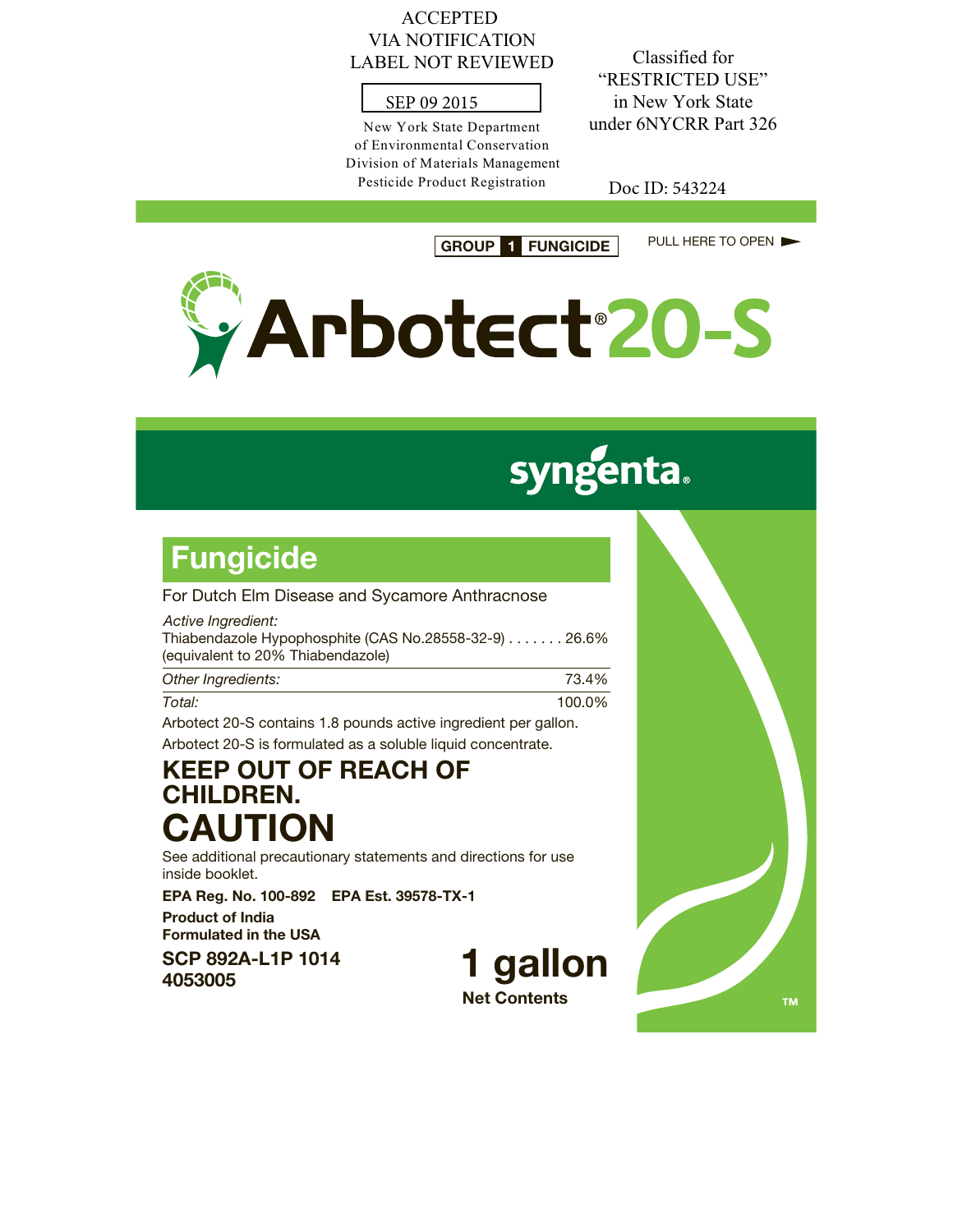| <b>FIRST AID</b>                                                                                                                                                                     |                                                                                                                                                                                                                                                                                   |  |
|--------------------------------------------------------------------------------------------------------------------------------------------------------------------------------------|-----------------------------------------------------------------------------------------------------------------------------------------------------------------------------------------------------------------------------------------------------------------------------------|--|
| If swallowed                                                                                                                                                                         | • Call a poison control center or doctor immediately for treat-<br>ment advice.<br>Do not give any liquid to the person.<br>• Do not induce vomiting unless told to do so by the poison<br>control center or doctor.<br>• Do not give anything by mouth to an unconscious person. |  |
| <b>If Inhaled</b>                                                                                                                                                                    | • Move person to fresh air.<br>If person is not breathing, call 911 or an ambulance, then give<br>artificial respiration, preferably mouth-to-mouth, if possible.<br>• Call a poison control center or doctor for further treatment<br>advice                                     |  |
| If on skin or<br>clothing                                                                                                                                                            | • Take off contaminated clothing.<br>Rinse skin immediately with plenty of water for 15-20 minutes.<br>Call a poison control center or doctor for treatment advice.                                                                                                               |  |
| If in eyes                                                                                                                                                                           | • Hold eye open and rinse slowly and gently with water for 15-<br>20 minutes.<br>• Remove contact lenses, if present, after the first 5 minutes,<br>then continue rinsing eye.<br>• Call a poison control center or doctor for treatment advice.                                  |  |
| Have the product container or label with you when calling a poison control<br>center or doctor, or going for treatment.                                                              |                                                                                                                                                                                                                                                                                   |  |
| <b>HOT LINE NUMBER</b><br>For 24-Hour Medical Emergency Assistance (Human or Animal) or<br>Chemical Emergency Assistance (Spill, Leak, Fire, or Accident),<br>Call<br>1-800-888-8372 |                                                                                                                                                                                                                                                                                   |  |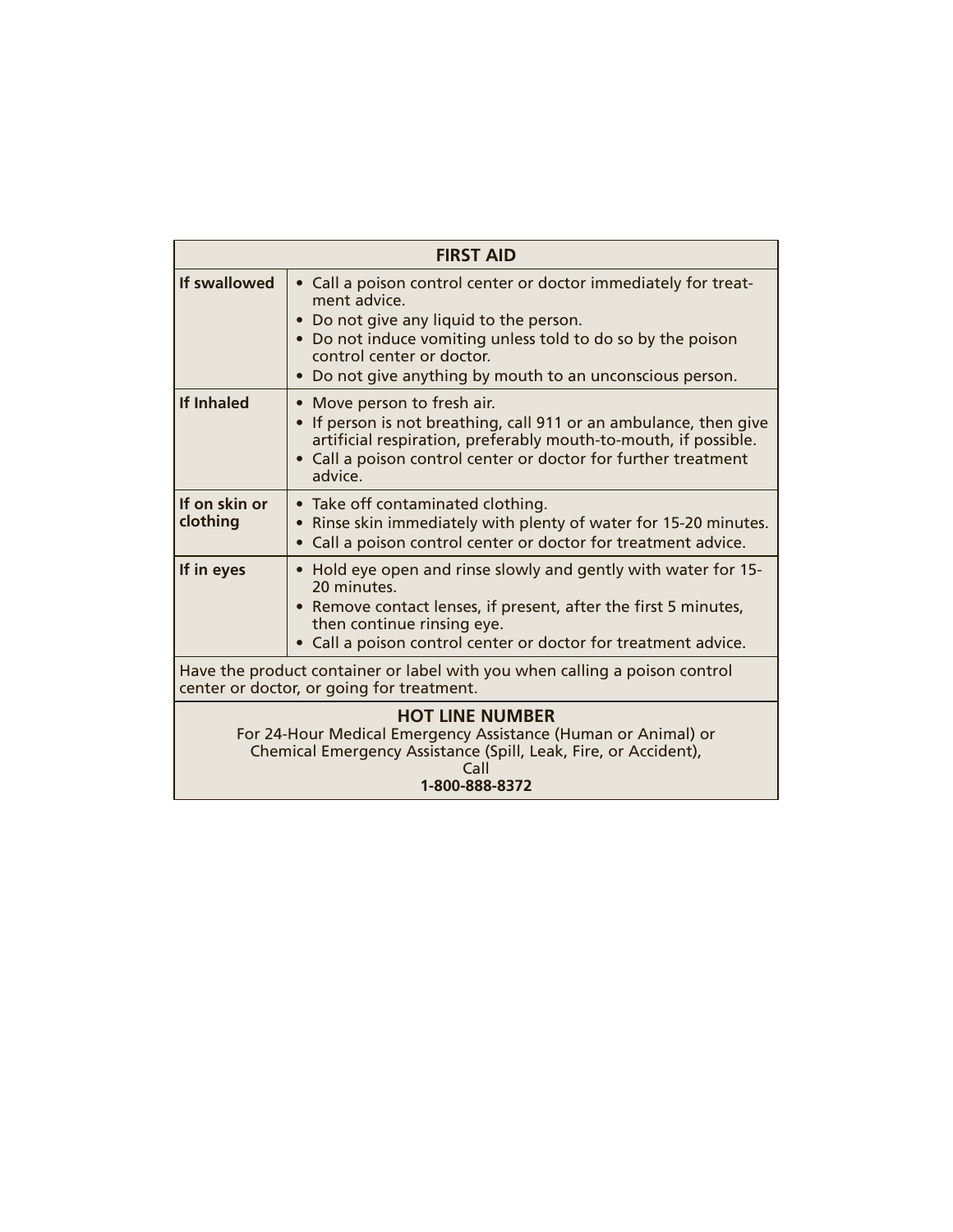### **PRECAUTIONARY STATEMENTS**

#### **Hazards to Humans and Domestic Animals**

#### **CAUTION**

Harmful if swallowed. Harmful if inhaled. Avoid breathing spray mist. May irritate skin. Avoid contact with skin, eyes or clothing. Remove and wash contaminated clothing before reuse. Wash thoroughly with soap and water after handling and before eating, drinking, chewing gum, using tobacco or using the toilet.

#### **Personal Protective Equipment (PPE)**

#### **Mixers, loaders, applicators, and other handlers must wear:**

- Long-sleeved shirt and long pants
- Shoes plus socks

#### **User Safety Requirements**

Follow the manufacturer's instructions for cleaning/maintaining PPE. If no such instructions for washables exist, use detergent and hot water. Keep and wash PPE separately from other laundry.

#### **User Safety Recommendations**

#### **Users should:**

- Wash hands before eating, drinking, chewing gum, using tobacco, or using the toilet.
- Remove clothing/PPE immediately if pesticides get inside. Then wash thoroughly and put on clean clothing.
- Remove PPE immediately after handling this product. As soon as possible, wash thoroughly and change into clean clothing.

#### **Environmental Hazards**

For terrestrial uses: Do not apply directly to water, or to areas where surface water is present, or to intertidal areas below the mean high water mark. Do not contaminate water when disposing of equipment washwater or rinsate.

#### **CONDITIONS OF SALE AND LIMITATION OF WARRANTY AND LIABILITY**

**NOTICE:** Read the entire Directions for Use and Conditions of Sale and Limitation of Warranty and Liability before buying or using this product. If the terms are not acceptable, return the product at once, unopened, and the purchase price will be refunded.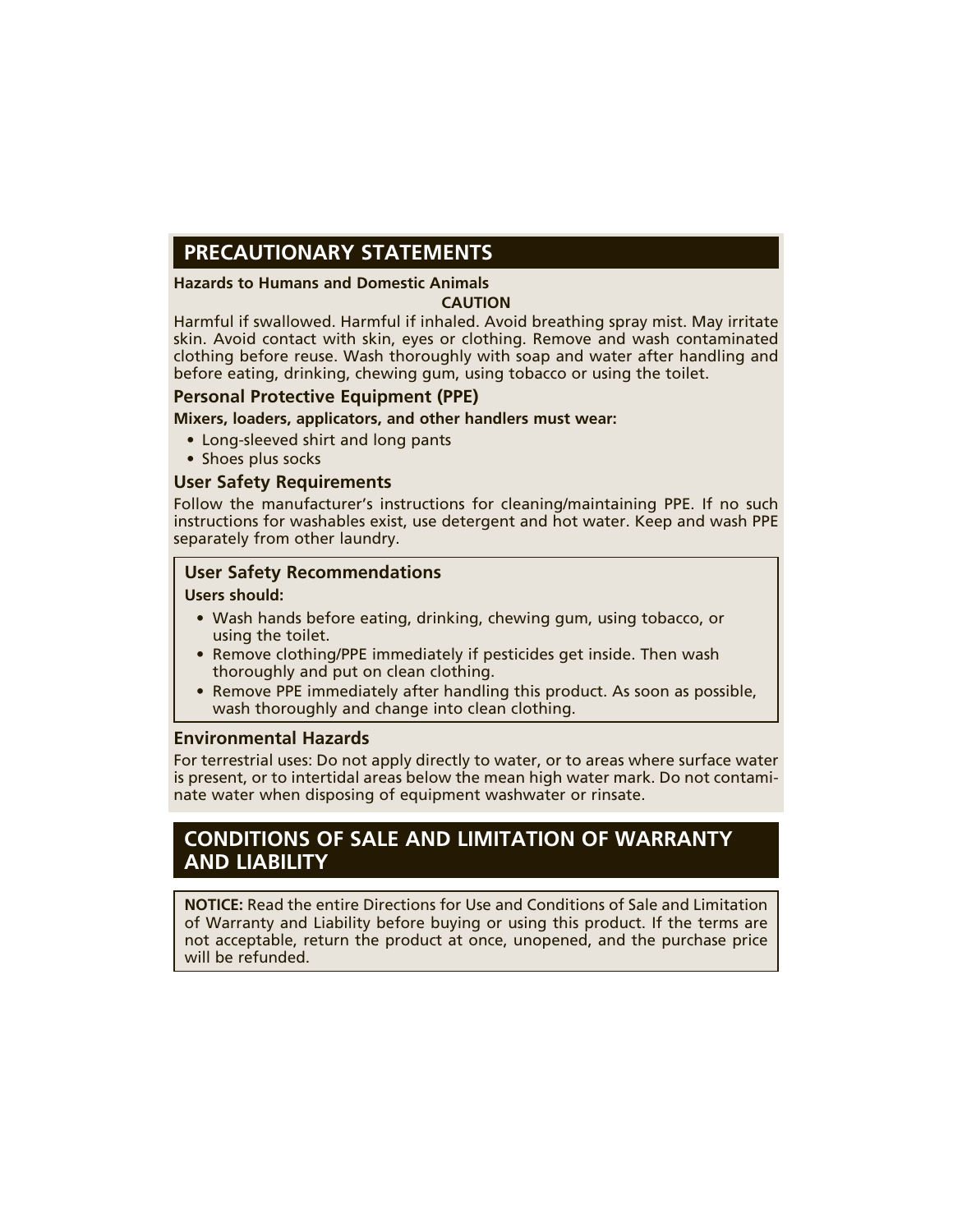The Directions for Use of this product must be followed carefully. It is impossible to eliminate all risks inherently associated with the use of this product. Crop injury, ineffectiveness, or other unintended consequences may result because of such factors as manner of use or application, weather or crop conditions, presence of other materials or other influencing factors in the use of the product, which are beyond the control of SYNGENTA CROP PROTECTION, LLC or Seller. To the extent permitted by applicable law, Buyer and User agree to hold SYNGENTA and Seller harmless for any claims relating to such factors.

SYNGENTA warrants that this product conforms to the chemical description on the label and is reasonably fit for the purposes stated in the Directions for Use, subject to the inherent risks referred to above, when used in accordance with directions under normal use conditions. To the extent permitted by applicable law: (1) this warranty does not extend to the use of the product contrary to label instructions or under conditions not reasonably foreseeable to or beyond the control of Seller or SYNGENTA, and, (2) Buyer and User assume the risk of any such use. TO THE EXTENT PERMITTED BY APPLICABLE LAW, SYNGENTA MAKES NO WARRANTIES OF MERCHANTABILITY OR OF FITNESS FOR A PARTICULAR PURPOSE NOR ANY OTHER EXPRESS OR IMPLIED WARRANTY EXCEPT AS WARRANTED BY THIS LABEL.

To the extent permitted by applicable law, in no event shall SYNGENTA be liable for any incidental, consequential, or special damages resulting from the use or handling of this product. **TO THE EXTENT PERMITTED BY APPLICABLE LAW, THE EXCLUSIVE REMEDY OF THE USER OR BUYER, AND THE EXCLUSIVE LIABILITY OF SYNGENTA AND SELLER FOR ANY AND ALL CLAIMS, LOSSES, INJURIES OR DAMAGES (INCLUDING CLAIMS BASED ON BREACH OF WARRANTY, CONTRACT, NEGLIGENCE, TORT, STRICT LIABILITY OR OTHERWISE) RESULTING FROM THE USE OR HANDLING OF THIS PRODUCT, SHALL BE THE RETURN OF THE PURCHASE PRICE OF THE PRODUCT OR, AT THE ELECTION OF SYNGENTA OR SELLER, THE REPLACEMENT OF THE PRODUCT.**

SYNGENTA and Seller offer this product, and Buyer and User accept it, subject to the foregoing Conditions of Sale and Limitation of Warranty and Liability, which may not be modified except by written agreement signed by a duly authorized representative of SYNGENTA.

### **DIRECTIONS FOR USE**

It is a violation of Federal Law to use this product in a manner inconsistent with its labeling.

**FAILURE TO FOLLOW THE DIRECTIONS FOR USE AND PRECAUTIONS ON THIS LABEL MAY RESULT IN PLANT INJURY OR POOR DISEASE CONTROL.**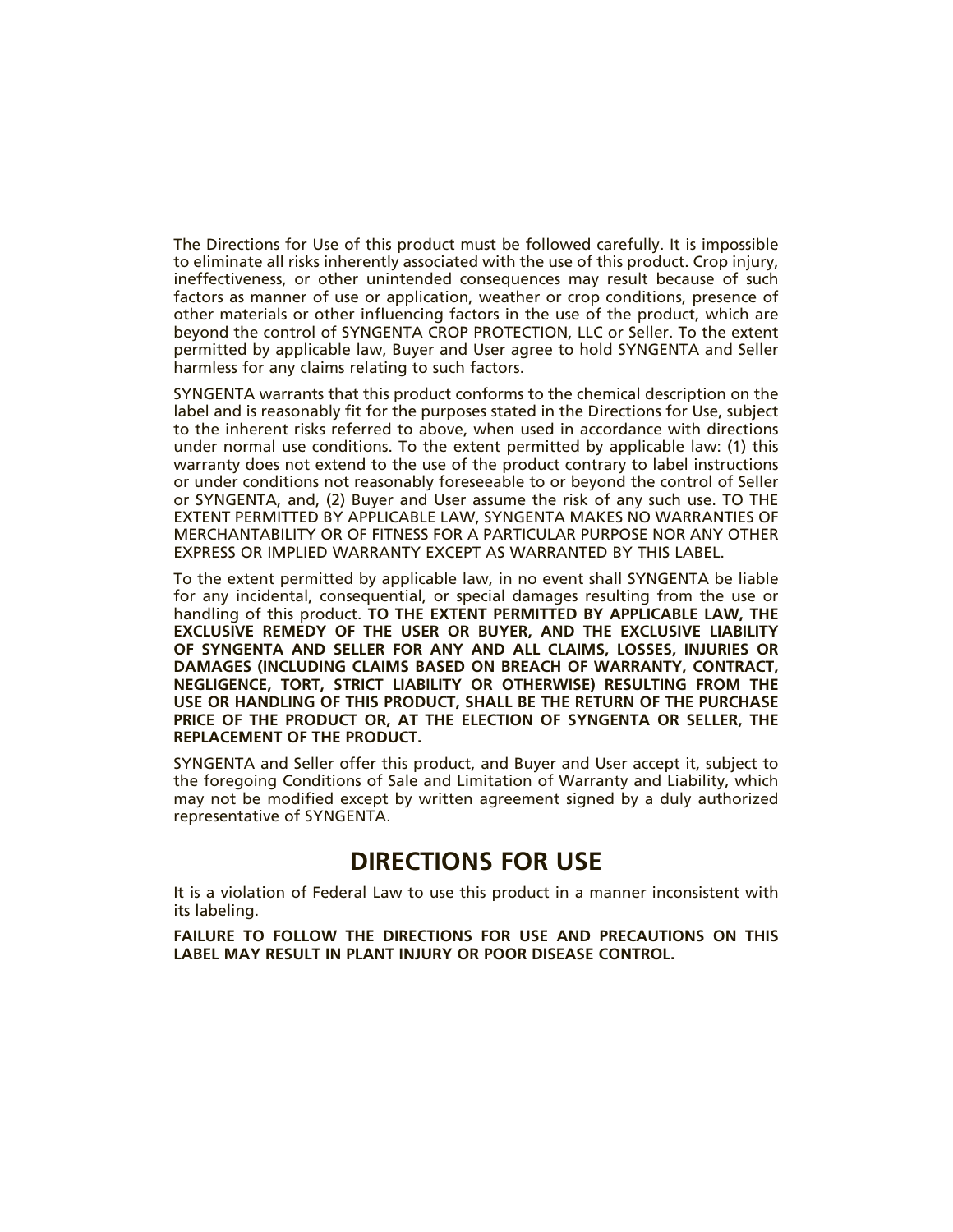Do not apply this product in a way that will contact workers or other persons, either directly or through drift. Only protected handlers may be in the area during application. For any requirements specific to your State or Tribe, consult the agency responsible for pesticide regulation.

#### **AGRICULTURAL USE REQUIREMENTS**

Use this product only in accordance with its labeling and with the Worker Protection Standard, 40 CFR part 170. This Standard contains requirements for the protection of agricultural workers on farms, forests, nurseries, and greenhouses, and handlers of agricultural pesticides. It contains requirements for training, decontamination, notification, and emergency assistance. It also contains specific instructions and exceptions pertaining to the statements on this label about personal protective equipment (PPE) and restricted-entry interval. The requirements in this box only apply to uses of this product that are covered by the Worker Protection Standard.

**The restricted entry interval (REI) is 0 hours.**

#### **NON-AGRICULTURAL USE REQUIREMENTS**

The requirements in this box apply to uses of this product that are NOT within the scope of the Worker Protection Standard for agricultural pesticides (40 CFR Part 170). The WPS applies when this product is used to produce agricultural plants on farms, forests, nurseries, or greenhouses.

**The restricted entry interval (REI) is 0 hours.**

### **PRODUCT INFORMATION**

Arbotect 20-S is a systemic fungicide for use as a flare root injection for prevention of Dutch elm disease (*Ophiostoma ulmi* and *O. novo-ulmi*) on elms (*Ulmus* spp.) and treatment of sycamore anthracnose (*Apiognomonia platani*) on sycamores and London plane trees (*Platanus* spp.). It is recommended that Arbotect 20-S be administered by trained arborists or others trained in injection techniques and in the identification of diseases.

#### **RESISTANCE MANAGEMENT RECOMMENDATIONS**

#### **GROUP 1 FUNGICIDE**

Thiabendazole is a systemic fungicide belonging in FRAC (Fungicide Resistance Action Committee) Group 1. The mode of action of fungicides in the MBC (methyl benzimidazole carbamates) class of chemistry inhibits mitosis by preventing polymerization of beta-tubulins; thereby, terminating cell division. Fungal pathogens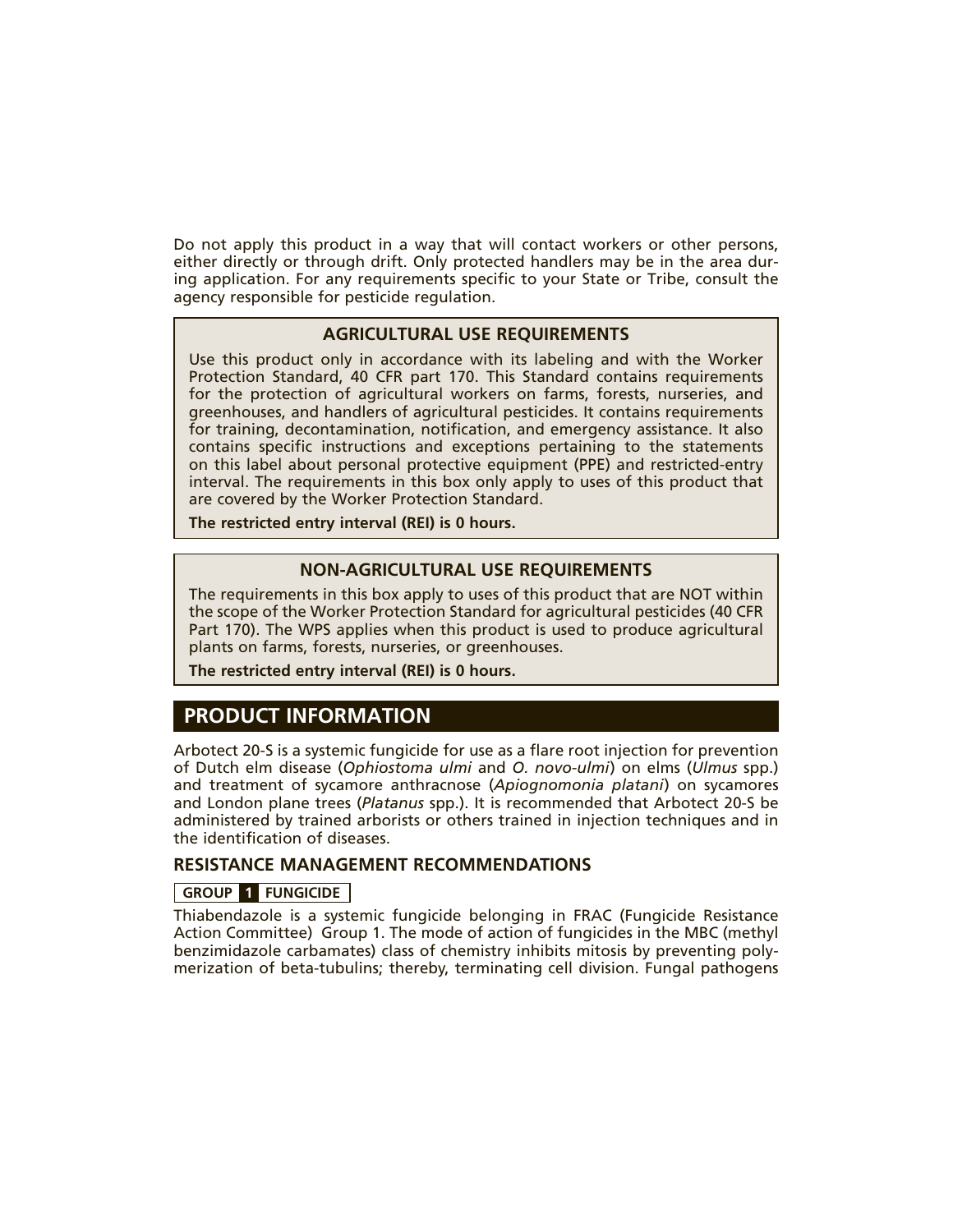can develop resistance to products with the same mode of action when used repeatedly. Because resistance development cannot be predicted, use of this product should conform to resistance management strategies established for the tree species and geographic use area. Use sanitation and other cultural practices to minimize pathogen populations in order to control disease and prevent or delay resistance development. Consult your local or State agricultural authorities for resistance management strategies that are complementary to those uses listed in this label.

#### **Correct Location for Injector Placement**

The flare root area is the transitional zone between the trunk and the root system. Uptake and distribution of Arbotect 20-S is more effective when injections are made into the flare roots. In addition, wounds created in the flare root area close more rapidly in comparison to wounds above the flare root area.

#### **Tree Preparation**

- 1. Heavy, thick, or loose outer bark may be carefully shaved to form a smoother injection point and to ensure the operator that the drill hole penetrates through the bark to the xylem.
- 2. If the flare roots are not clearly exposed, carefully remove enough soil from the base of the tree to uncover the top of the flare roots. Brush away loose soil.
- 3. Drill holes through the bark, into the sapwood using a clean, sharp, drill bit (high-helix or brad-point bits are recommended). For best results, change drill bits every 5-10 trees. Drill hole diameter should be adequate to allow insertion of injection tees and formation of an airtight contact between active xylem and the delivery point of the injection tees. Generally, the drill hole should not exceed <sup>1</sup>/2 inch in diameter.

 Drill hole depth should be adequate to deliver the product into active xylem tissue. Generally, one inch depth is appropriate. Drill perpendicular to the surface of the root flare.

 Place injectors 3-6 inches apart around the base of the tree. Do not drill in the valleys between the flare roots or into cankered areas. Drill above these areas into the trunk, then continue into sound sapwood on the flares.

- 4. Insert into the drilled holes the injection ports ("tees"), which are connected to the plastic tubing. Insert the tees by hand and lightly tap with a small hammer to set in the hole. Do not push the tees past the current year's xylem.
- 5. Do not dilute Arbotect 20-S with highly alkaline water as a precipitate may form. For hard water or water with high pH, use a deionizer tank or pH stabilizer (for example, muriatic acid) to keep Arbotect 20-S in solution.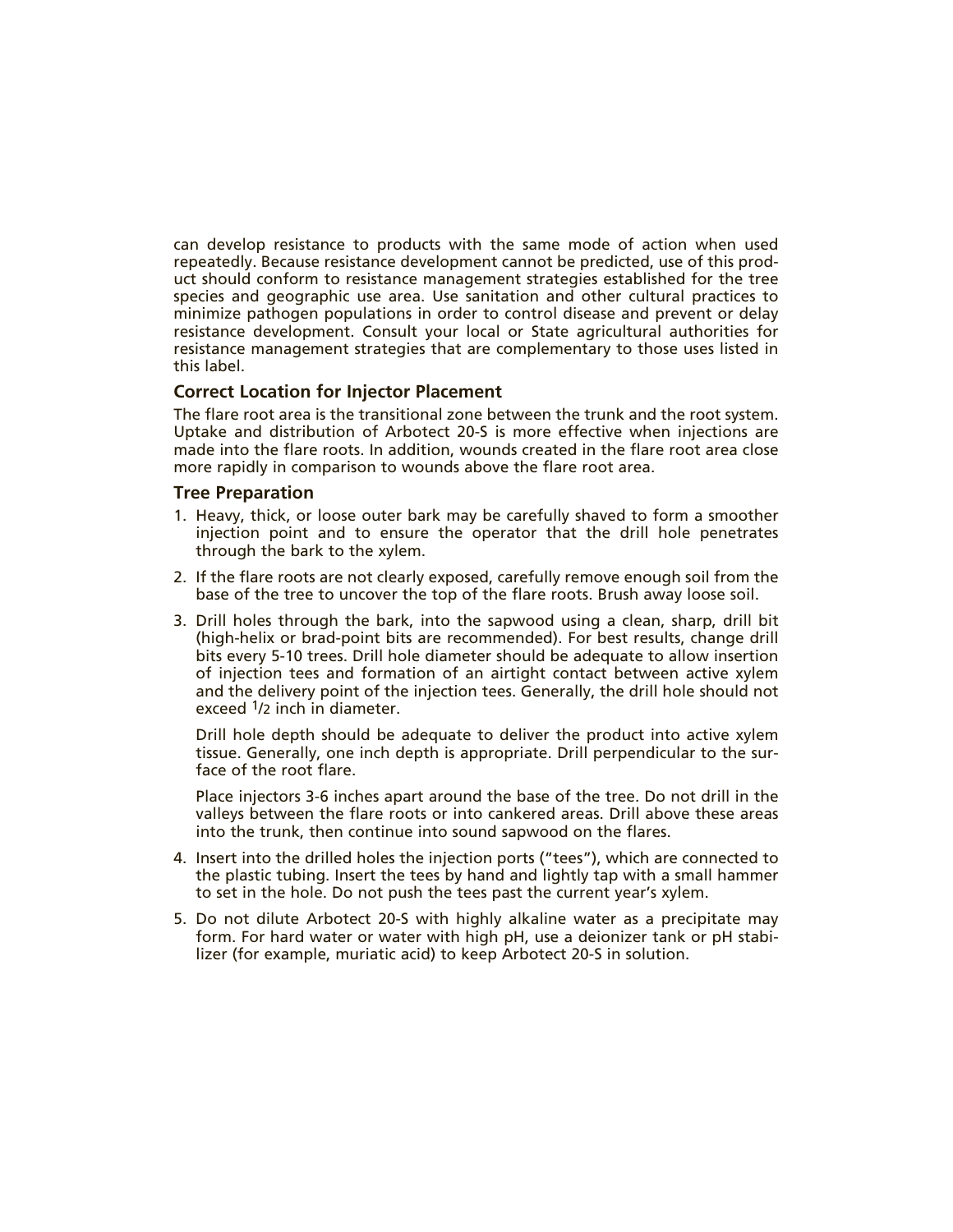#### **Tree Measurement**

Measure the diameter of the tree using a tree diameter-tape (D-tape) at 41/2 feet above the ground. This is the diameter at breast height (DBH). If only a regular tape is available, measure the tree circumference and divide that number by 3.14 to obtain the diameter.

#### **Injection**

For best results, use a pressurized system that holds constant pressure at 15-20 psi. Pull out two tees, on opposite sides of the tee, and bleed the air out of the harness. When all air bubbles have been removed, insert the two tees, adjust the pressure to 15-20 psi, and check for leaks. Do not add the Arbotect 20-S until the system is running.

After the injection is complete, remove injection tees and leave drill holes unplugged. A water flush to cleanse the hole may assist with wound closure. Soil should be replaced around the root flares. It is not necessary to treat the drill holes with wound paint or other sealing compounds.

The injection system described is meant as an example; please refer to manufacturer's instructions when using other types of tree injection systems.

#### **APPLICATION PROCEDURES**

#### **Elm Trees – 1-Year Growing Season Treatment – Aids in the Control of Dutch Elm Disease**

**Preventive Treatment** – For each 5 inches of trunk diameter, inject 1 fl oz of Arbotect 20-S in 40 fl oz (1<sup>1</sup>/4 gt) of water to 2 fl oz of Arbotect 20-S in 80 fl oz (2<sup>1</sup>/2 gt) of water. Use the higher levels of Arbotect 20-S under high disease pressure situations.

Preventive applications should be made when leaves approach full size, usually in late May or June.

**Therapeutic Treatment** – For each 5 inches of trunk diameter, inject 2 fl oz of Arbotect 20-S in 80 fl oz (21/2 qt) of water to 4 fl oz of Arbotect 20-S in 160 fl oz of water. Use the higher levels of Arbotect 20-S under high disease pressure situations.

Therapeutic applications should be made as soon as the current year infections are seen, usually in late June through August.

For optimum disease control, preventive treatment is recommended. When a tree shows more than 5% crown symptoms, treatment may not be effective. Treatment should be used in conjunction with an insect control and sanitation program (pruning of diseased limbs) in order to obtain best results. Trees that are 5 inches or less in diameter at chest height should not be treated.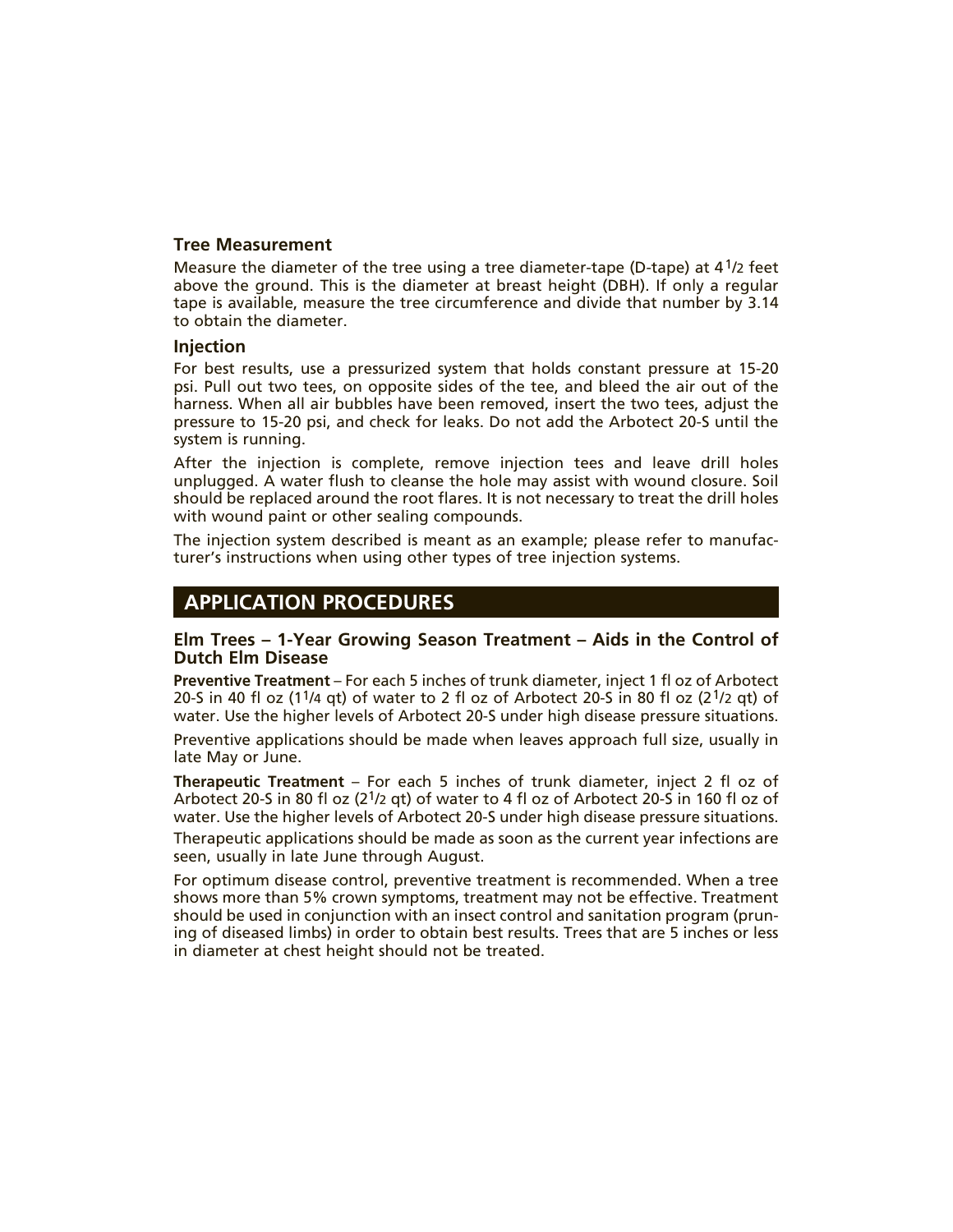Place injection sites as near to ground level as possible at 3-10 inch intervals around the trunk with a maximum hole diameter of  $\frac{1}{2}$  inch using a minimum of 3 or 4 equally spaced injection points per tree.

#### **Elm Trees – 3-Year Growing Season Treatment – For Preventive Treatment of Dutch Elm Disease**

Inject 12 fl oz of Arbotect 20-S for each 5 inches of trunk diameter. Dilute each 2.0 fl oz of Arbotect 20-S with 1 gallon of water. Inject into any exposed root flares, below ground, once every three years. Place injection sites into root flares at 3-10 inch intervals around the tree with a maximum hole diameter of  $\frac{1}{4}$  inch. Where needed, the root flares will need to be exposed through soil excavation. Trees treated into trunk wood will not be as effectively protected. A typical tree will require 1.3 injection sites per diameter inch. For best results, injections should be made after the tree is fully leafed and the seeds have dropped, through late summer or early fall.

- Do not use this treatment if trees are less than 10 inches in diameter.
- If pressure injection is to be used, do not exceed 30 psi.
- Do not dilute Arbotect 20-S with highly alkaline water as a precipitate may form. Pre-test your water source by mixing a small amount of Arbotect 20-S with water. If the solution turns white, use different water.

#### **Retreatment**

Arbotect 20-S will provide three growing seasons of protection in most situations. However, protection in the third year after treatment will be slightly less than the first two years. In high disease pressure situations and for trees over 30 inches in diameter, retreatment may need to be considered during the third growing season after the tree was initially treated.

#### **Therapeutic Treatment of Elms**

Before treating a diseased elm with Arbotect 20-S, it is important to first isolate the disease from the tree using tracing techniques or limb removal. Injecting an elm tree that has the Dutch elm disease fungus actively growing will result in the failure of the treatment.

#### **Sycamore Trees and London Plane Trees – 3-Year Growing Season Treatment – Aids in the Control of Sycamore Anthracnose**

For each 5 inches of trunk diameter, inject 8 fl oz of Arbotect 20-S. (One part Arbotect 20-S should be diluted with between 20 and 40 parts of water). For large trees over 30 inches in diameter, inject up to 12 fl oz of Arbotect 20-S per 5 inches of trunk diameter.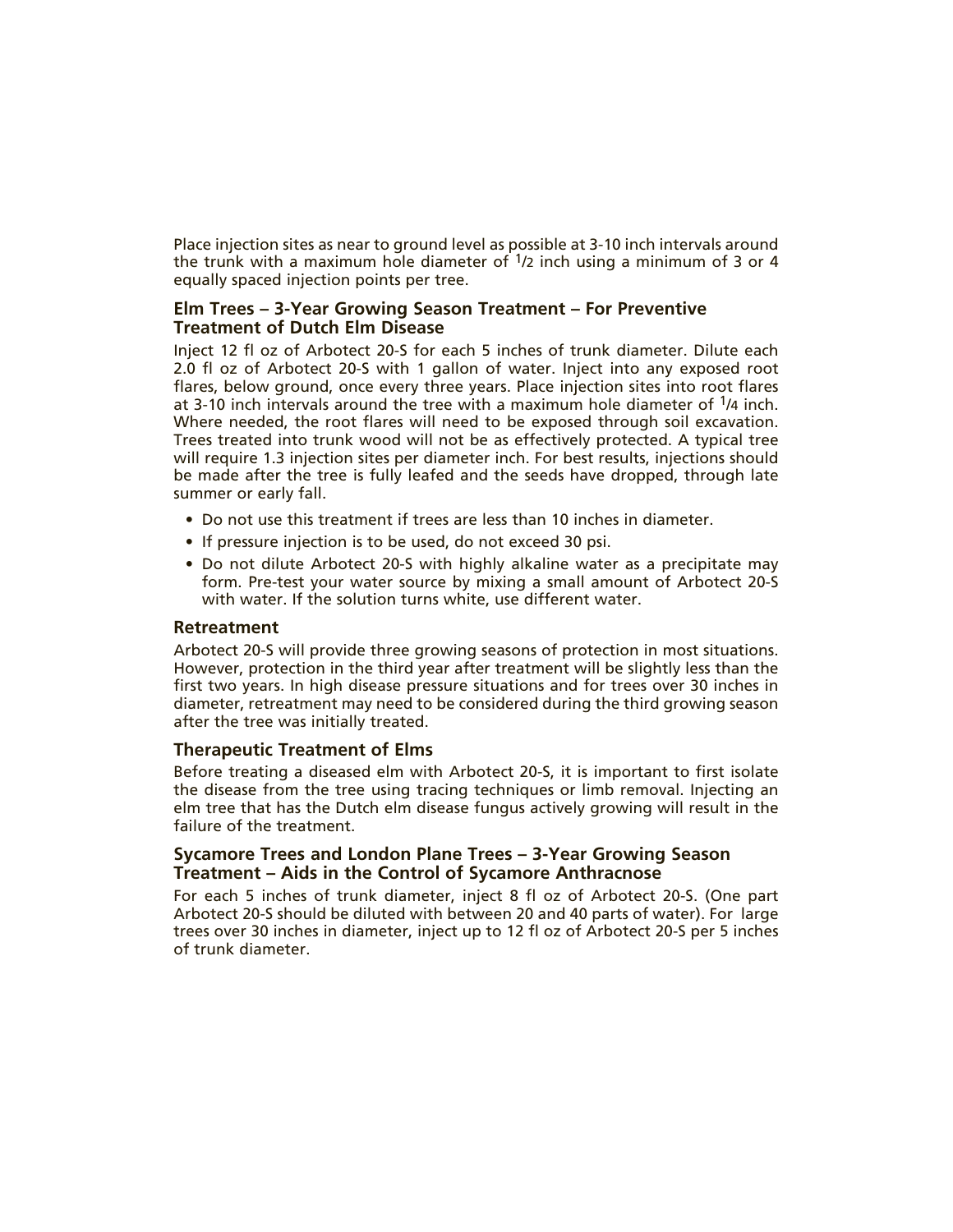For best results, injections should be made after the tree is fully leafed (post infection) through late summer or early fall. Treatments will aid in the control of sycamore anthracnose for up to three growing seasons. Trees over 50 inches diameter may need two consecutive treatments one year apart to obtain the desired level of protection.

Place injection sites at 3-10 inch intervals around the root flares. Trees treated into trunk wood will not be as effectively protected. Use a maximum hole diameter of 1/4 inch using a minimum of 3 or 4 equally spaced injection points per tree. A typical tree will require 1.3 injection sites per diameter inch. It is important that injection sites be placed in root flares at or below ground level.

- Trees that are 5 inches or less in diameter at chest height should not be treated.
- If pressure injection is to be used, do not exceed 30 psi.
- Do not dilute Arbotect 20-S with highly alkaline water as a precipitate may form. Pre-test your water source by mixing a small amount of Arbotect 20-S with water. If the solution turns white, use different water.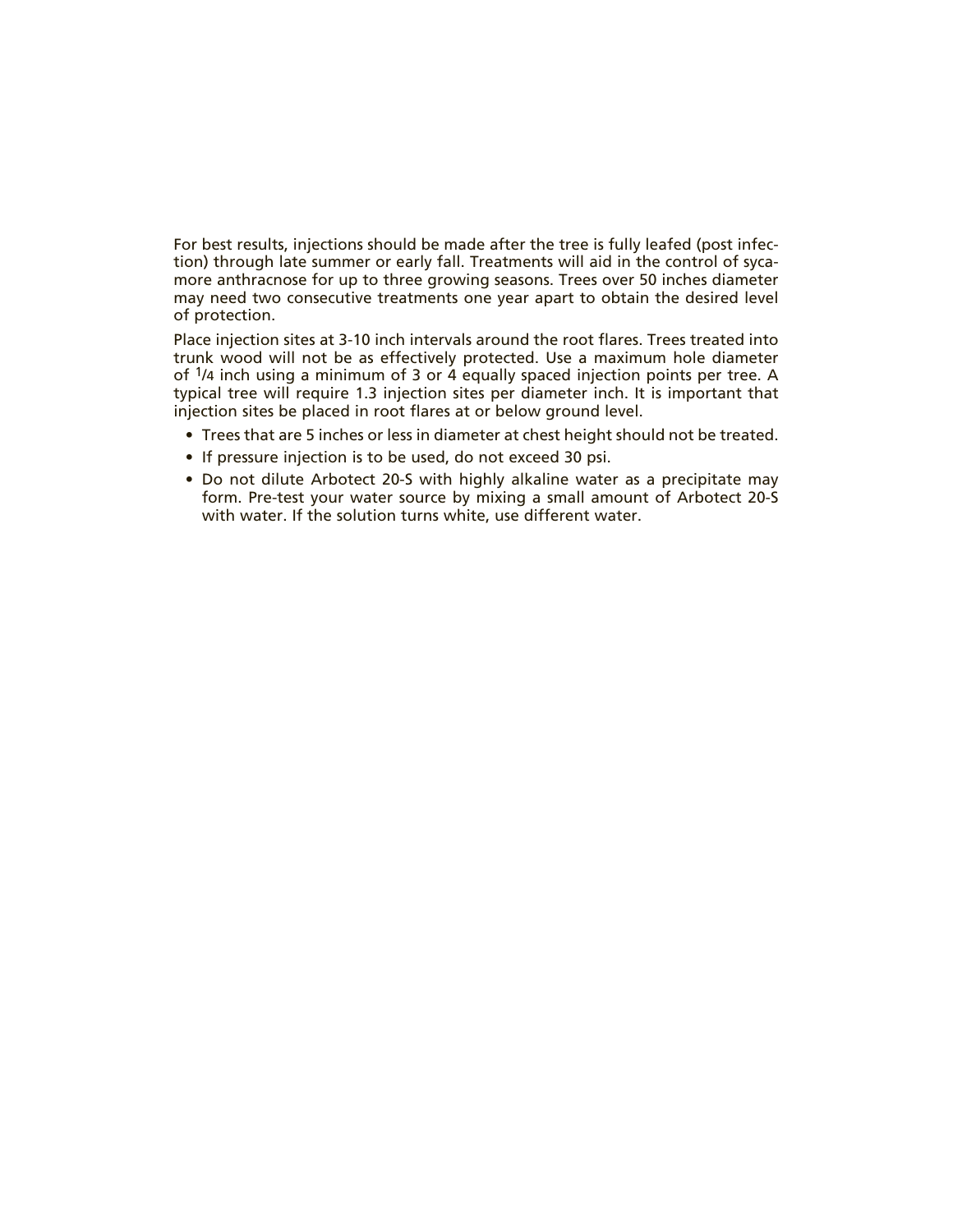## **STORAGE AND DISPOSAL**

Do not contaminate water, food, or feed by storage or disposal.

#### **Pesticide Storage**

Store in original containers only. Keep container closed when not in use. Do not store near food or feed.

#### **Pesticide Disposal**

Pesticide, spray mixture, or rinsate that cannot be used according to label instructions must be disposed of according to federal, state, or local procedures under the Resource Conservation and Recovery Act.

#### **Container Handling [less than or equal to 5 gallons]**

Non-refillable container. Do not reuse or refill this container. Triple rinse container (or equivalent) promptly after emptying. Triple rinse as follows: Empty the remaining contents into application equipment or a mix tank and drain for 10 seconds after the flow begins to drip. Fill the container  $\frac{1}{4}$  full with water and recap. Shake for 10 seconds. Pour rinsate into application equipment or a mix tank or store rinsate for later use or disposal. Drain for 10 seconds after the flow begins to drip. Repeat this procedure two more times. Then offer for recycling if available or puncture and dispose of in a sanitary landfill, or by incineration, or by other procedures approved by state and local authorities.

#### **Container Handling [greater than 5 gallons - bulk]**

Refillable container. Refill this container with pesticide only. Do not reuse this container for any other purpose. Cleaning the container before final disposal is the responsibility of the person disposing of the container. Cleaning before refilling is the responsibility of the person refilling. To clean container before final disposal, empty the remaining contents from this container into application equipment or mix tank. Fill the container about 10 percent full with water. Agitate vigorously or recirculate water with the pump for 2 minutes. Pour or pump rinsate into application equipment or rinsate collection system. Repeat this rinsing procedure two more times. Then offer for recycling if available or puncture and dispose of in a sanitary landfill, or by incineration, or by other procedures approved by state and local authorities.

*continued…*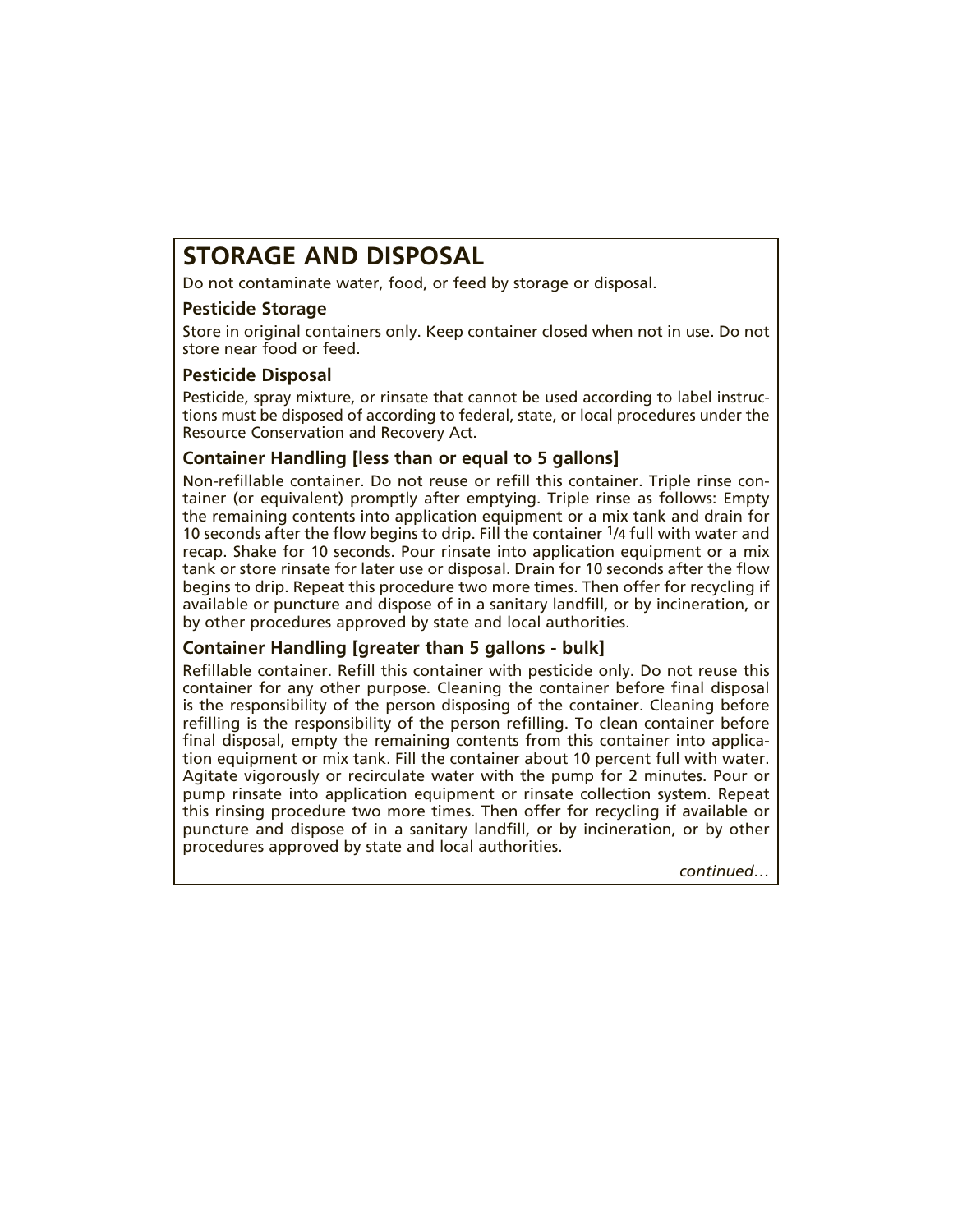## **STORAGE AND DISPOSAL** *(continued)*

#### **Container Handling [greater than 5 gallons – mini-bulk]**

Non-refillable container. Do not reuse or refill this container. Triple rinse container (or equivalent) promptly after emptying. Triple rinse as follows: Empty the remaining contents into application equipment or a mix tank. Fill the container 1/4 full with water. Replace and tighten closures. Tip container on its side and roll it back and forth, ensuring at least one complete revolution, for 30 seconds. Stand the container on its end and tip it back and forth several times. Turn the container over onto its other end and tip it back and forth several times. Empty the rinsate into application equipment or a mix tank or store rinsate for later use or disposal. Repeat this procedure two more times. Then offer for recycling if available or puncture and dispose of in a sanitary landfill, or by incineration, or by other procedures approved by state and local authorities.

For minor spills, leaks, etc., follow all precautions indicated on this label and clean up immediately. Take special care to avoid contamination of equipment and facilities during cleanup procedures and disposal of wastes. In the event of a major spill, fire, or other emergency, call 1-800-888-8372, day or night.

**CONTAINER IS NOT SAFE FOR FOOD, FEED, OR DRINKING WATER.**

Arbotect®, the ALLIANCE FRAME the SYNGENTA Logo and the PURPOSE ICON are Trademarks of a Syngenta Group Company

©2015 Syngenta

For non-emergency (e.g., current product information), call Syngenta Crop Protection at 1-800-334-9481.

Manufactured for: Syngenta Crop Protection, LLC P. O. Box 18300 Greensboro, North Carolina 27419-8300

**SCP 892A-L1P 1014 4053005**